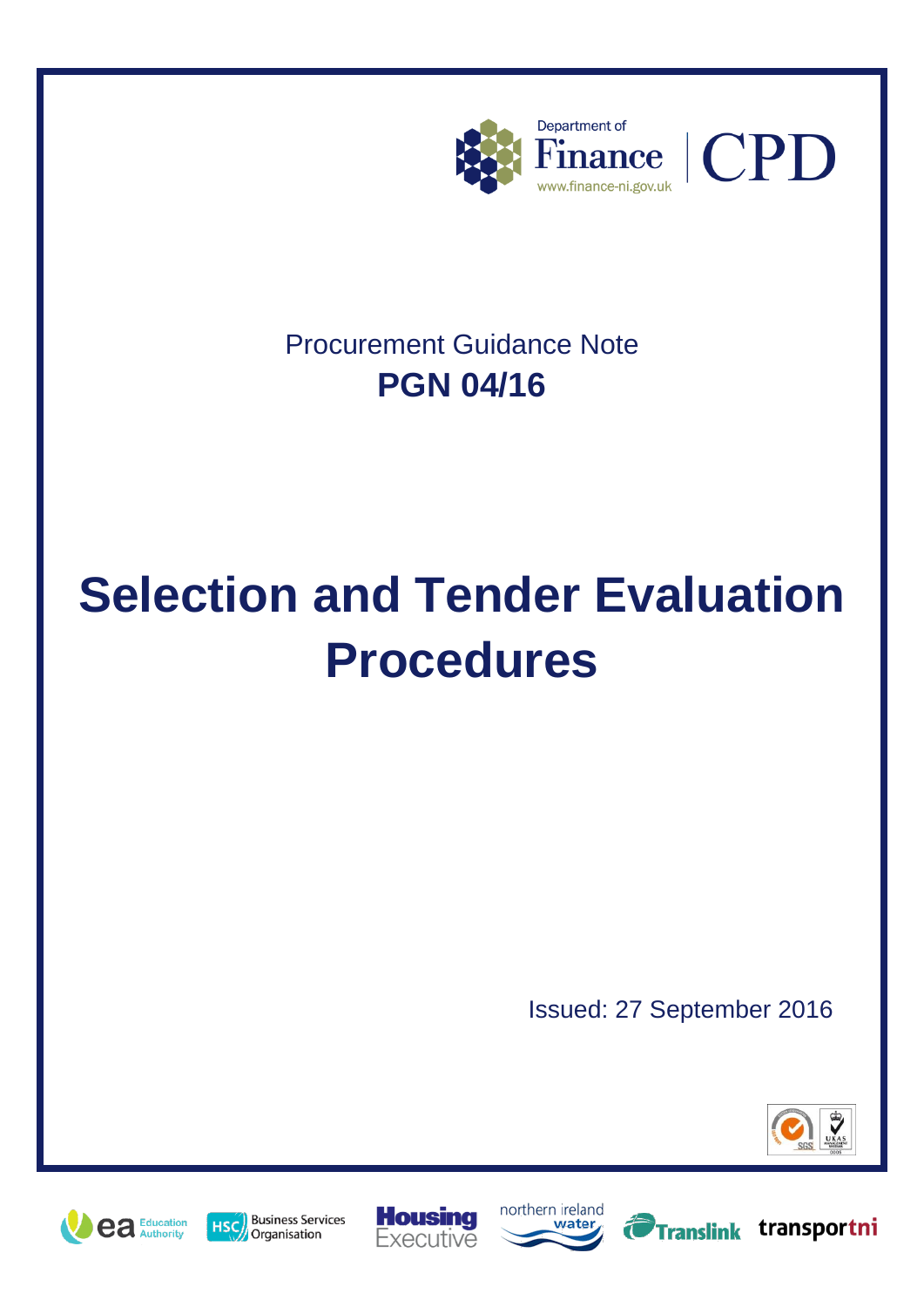# **PROCUREMENT GUIDANCE NOTES**

Northern [Ireland Public Procurement Policy](https://www.finance-ni.gov.uk/publications/ni-public-procurement-policy-document) (NIPPP) was approved by the Northern Ireland Executive in 2002. In approving the policy, the Executive took the decision that legislation was not necessary to ensure that Departments, their Agencies, Non-Departmental Public Bodies and Public Corporations complied with the policy. Instead, it considered that compliance could be achieved by means of administrative direction.

Procurement Guidance Notes (PGNs) are the administrative means by which Departments are advised of procurement policy and best practice developments. They apply to those bodies subject to NIPPP and also provide useful guidance for other public sector bodies.

PGNs are developed by the Central Procurement Directorate (CPD), in consultation with the Centres of Procurement Expertise (CoPEs), and are subject to the approval of the Procurement Board.

Once endorsed by the Procurement Board, they are issued to the Departments for implementation and copied to CoPEs to develop, if necessary, underpinning procedures supporting the implementation of this guidance in their particular sector. PGNs are also published on the [Department of Finance](https://www.finance-ni.gov.uk/articles/procurement-guidance-notes-pgns) (DoF) website.

**The following PGN was endorsed by the Procurement Board with effect from 27 September 2016 for use by those bodies subject to NIPPP.**

| <b>Revision History</b>                                                    |                                             |
|----------------------------------------------------------------------------|---------------------------------------------|
| First issued as two separate PGNs - PGN 02/09 and PGN 04/10                | 12 November 2009<br>and<br>12 December 2010 |
| PGN 02/09 Revised (Version 2)                                              | 19 July 2013                                |
| PGN 02/09 and PGN 04/10 revised and amalgamated. Re-issued as<br>PGN 04/16 | 27 September<br>2016                        |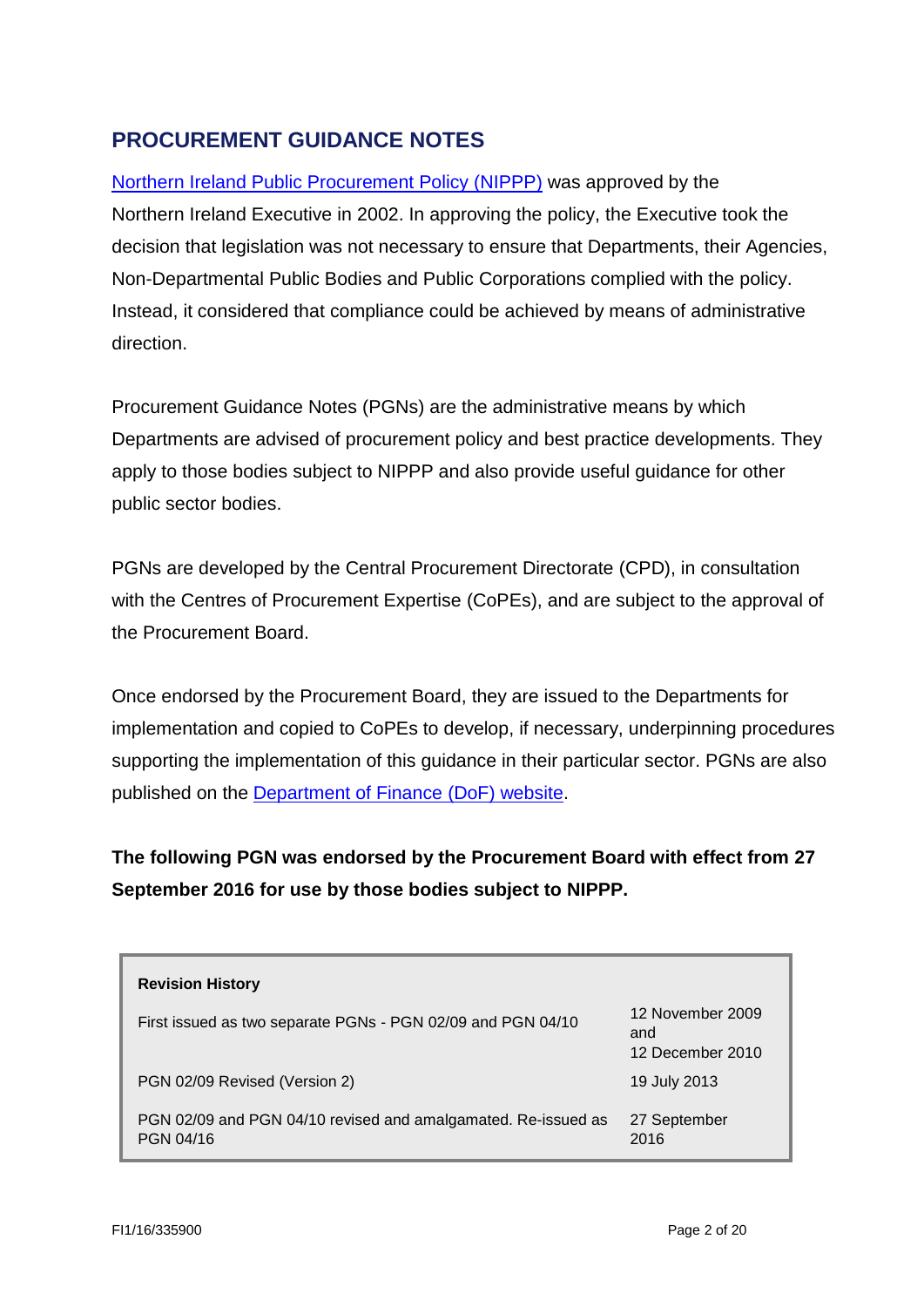# **CONTENTS**

| 1                |                                                         |  |
|------------------|---------------------------------------------------------|--|
| $\boldsymbol{2}$ |                                                         |  |
| 3                |                                                         |  |
|                  |                                                         |  |
|                  |                                                         |  |
| 4                |                                                         |  |
|                  |                                                         |  |
|                  |                                                         |  |
|                  |                                                         |  |
|                  |                                                         |  |
|                  |                                                         |  |
|                  |                                                         |  |
| 5                |                                                         |  |
|                  |                                                         |  |
|                  |                                                         |  |
|                  |                                                         |  |
|                  |                                                         |  |
| 6                |                                                         |  |
| 7                |                                                         |  |
| <b>Annex A:</b>  | Roles and Responsibilities of the Chairperson and Panel |  |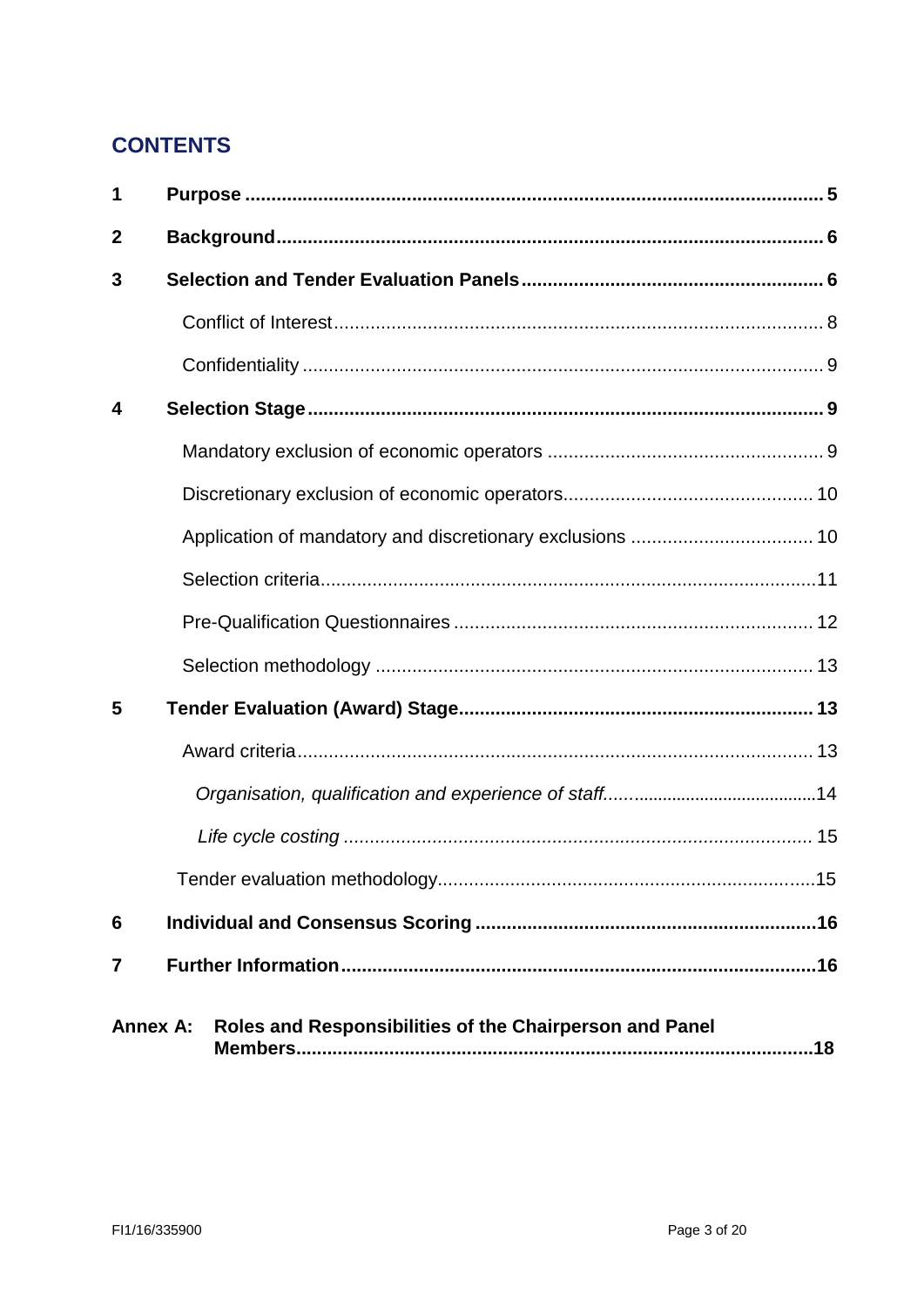#### **Definition of Terminology**

In the preparation of this guide, the term **contractor/supplier** has been used to denote an organisation that contracts directly with a Department, whether it is a supplier, a service provider or a construction contractor.

The term **Department** has been used to refer to those bodies subject to Northern Ireland Public Procurement Policy including Departments, Non-Departmental Public Bodies and Public Corporations. A full list of such bodies is available in Annex A of the [Northern Ireland Public Procurement Policy.](https://www.finance-ni.gov.uk/publications/ni-public-procurement-policy-document)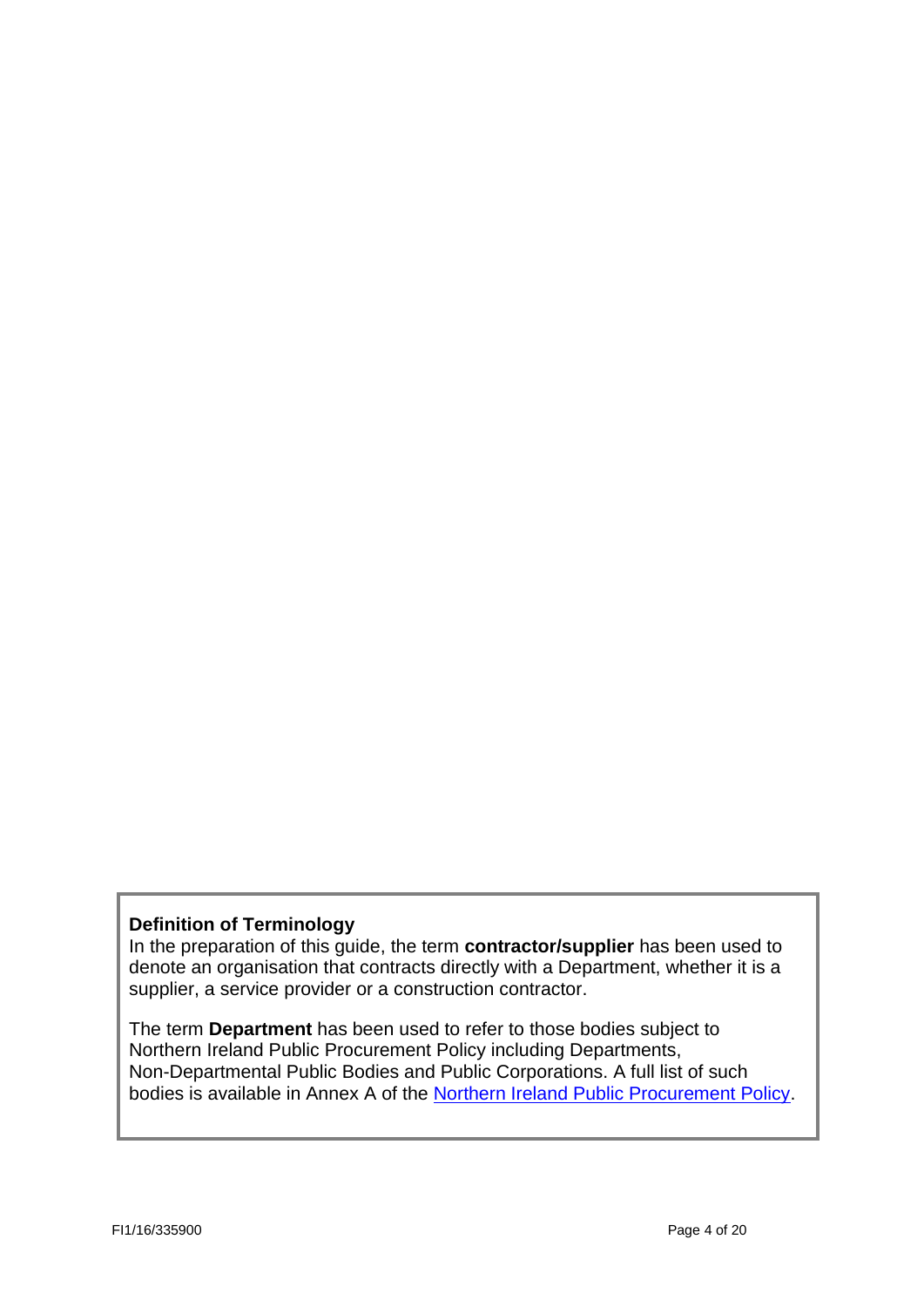# <span id="page-4-0"></span>**1 PURPOSE**

- 1.1 The purpose of this Procurement Guidance Note (PGN) is to provide guidance to Departments, selection and tender evaluation panel members (which will be referred to as "the panel/s" throughout the document) and procurement practitioners on the principles involved in the selection and tender evaluation<sup>1</sup> stages of a procurement process.
- 1.2 The PGN has taken due cognisance of the recommendations of the Public Accounts Committee Report on the Investigation of Suspected Contract Fraud<sup>2</sup>, advice received from the Northern Ireland Audit Office and relevant case law. It also takes account of [The Public Contracts Regulations 2015](http://www.legislation.gov.uk/uksi/2015/102/contents/made) (PCR 2015), [The](http://www.legislation.gov.uk/uksi/2016/274/contents/made)  [Utilities Contracts Regulations 2016](http://www.legislation.gov.uk/uksi/2016/274/contents/made) (UCR 2016) and The [Concession Contracts](http://www.legislation.gov.uk/uksi/2016/273/contents/made)  [Regulations](http://www.legislation.gov.uk/uksi/2016/273/contents/made) 2016 (CCR 2016).
- 1.3 Following these guidelines not only ensures that the selection and tender evaluation process is fair, but will reduce the risk of complaints and legal challenges, which are both very time consuming and costly.
- 1.4 The PGN focuses on the selection and tender evaluation process defined for contracts with an estimated value over the [EU thresholds.](http://www.ojeu.eu/thresholds.aspx) There is a separate 'light-touch regime' for certain social, health and education services above a threshold of €750,000<sup>3</sup>. Guidance on this can be found in **PGN 02/16: Light** [Touch Regime.](https://www.finance-ni.gov.uk/articles/procurement-guidance-notes-pgns) There is also a simpler procurement regime, incorporating the general principles of transparency, equal treatment and non discrimination for procurements under the EU thresholds. Details can be found in [PGN 05/12:](https://www.finance-ni.gov.uk/articles/procurement-guidance-notes-pgns)  [Simplified Approach to Procurement over £30k and Below the EU thresholds.](https://www.finance-ni.gov.uk/articles/procurement-guidance-notes-pgns)

**Note:** The PCR 2015 are paraphrased throughout the PGN. The full provisions of these Regulations should be considered and legal advice sought where necessary. The UCR 2016 and the CCR 2016 are referenced where appropriate.

1

 $<sup>1</sup>$  Also known as the award stage.</sup>

 $2$  Session 2009/10 First Report.

<sup>&</sup>lt;sup>3</sup> The light touch regime threshold is €1,000,000 for utilities contracts and €5,186,000 for concession contracts.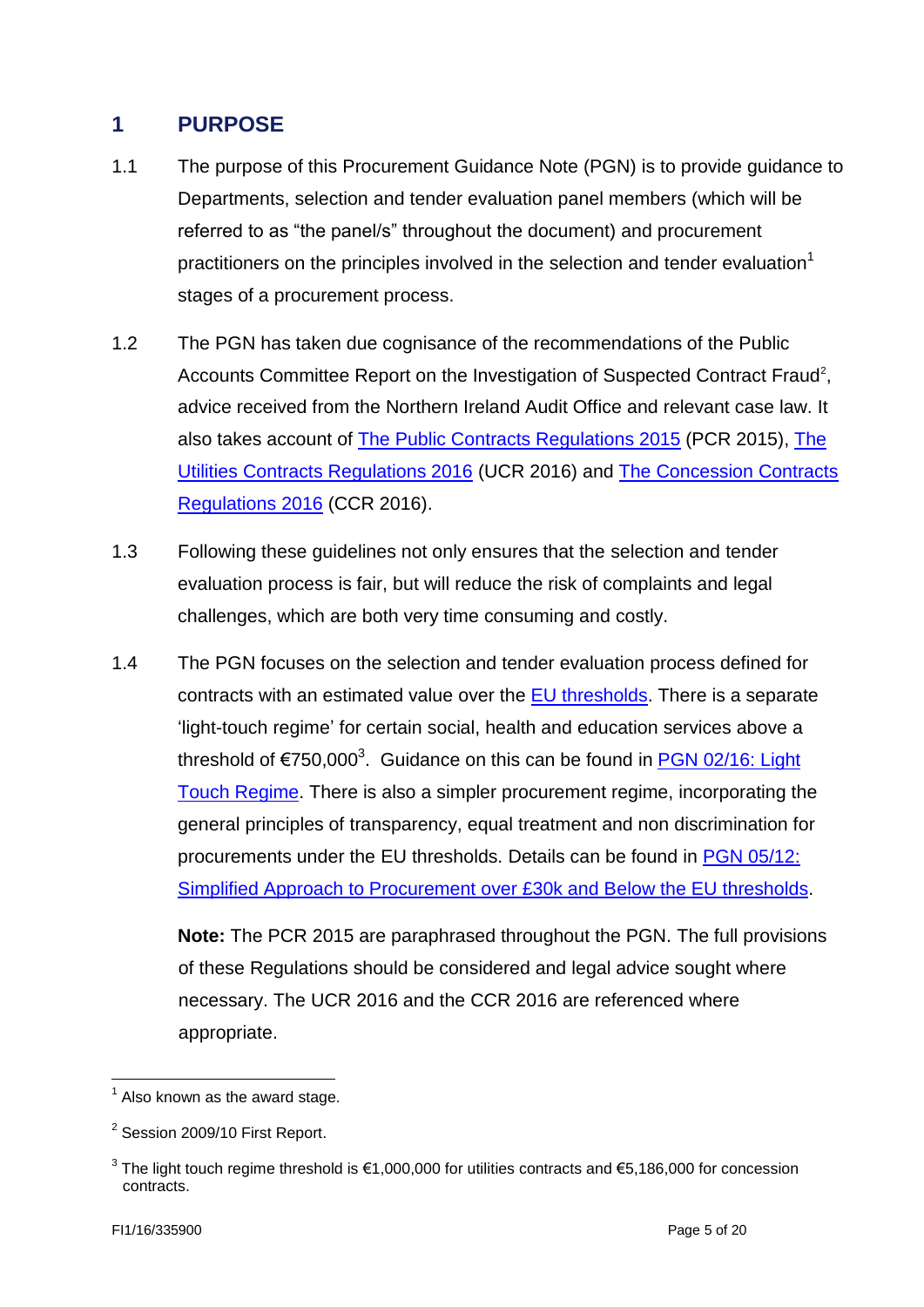# <span id="page-5-0"></span>**2 BACKGROUND**

- 2.1 The selection of economic operators and the evaluation of tenders are crucial stages in the overall procurement process to achieve best value for money. Departments, including public bodies to which [Northern Ireland Public](https://www.finance-ni.gov.uk/publications/ni-public-procurement-policy-document)  [Procurement Policy](https://www.finance-ni.gov.uk/publications/ni-public-procurement-policy-document) (NIPPP) applies, engaged in procuring supplies, services or works must ensure that the selection and tender evaluation processes are compliant with EU and UK law, NIPPP and appropriate standards of probity. Personnel from Centres of Procurement Expertise (CoPEs) must be engaged to provide professional procurement advice and support to the panels throughout the course of the procurement.
- 2.2 The selection and tender evaluation stages are two distinct processes. The selection stage examines, amongst other things, an economic operator's economic and financial standing, technical capacity and professional ability to deliver a particular contract. The tender evaluation stage, on the other hand, examines how the economic operator, in its tender, proposes to deliver the contract in question. Selection is usually a precursor to the evaluation of tenders. However, in the open procedure, Departments may decide to evaluate tenders in advance of checking if economic operators meet the selection criteria and grounds for exclusion. Economic operators are permitted to self declare with only the 'winning' economic operator having to submit various certificates and documents for verification (Regulation 56(3) of PCR 2015)<sup>4</sup>.

# <span id="page-5-1"></span>**3 SELECTION AND TENDER EVALUATION PANELS**

- 3.1 Departments should, at the outset of the procurement, appoint a Chairperson and the members of the panels. The specific roles and responsibilities of each panel including the chairperson are listed at [Annex A.](#page-16-0)
- 3.2 The size, make up and experience of the panels will reflect the scale and complexity of the procurement, including the degree of specialist input required. Generally, a panel should have a minimum of three members and a number of experts in the relevant fields if necessary, to ensure a full and thorough evaluation of each economic operator and tender. A representative of the

<sup>1</sup>  $4$  Regulation 76(7) of the UCR 2016. This does not apply to concession contracts.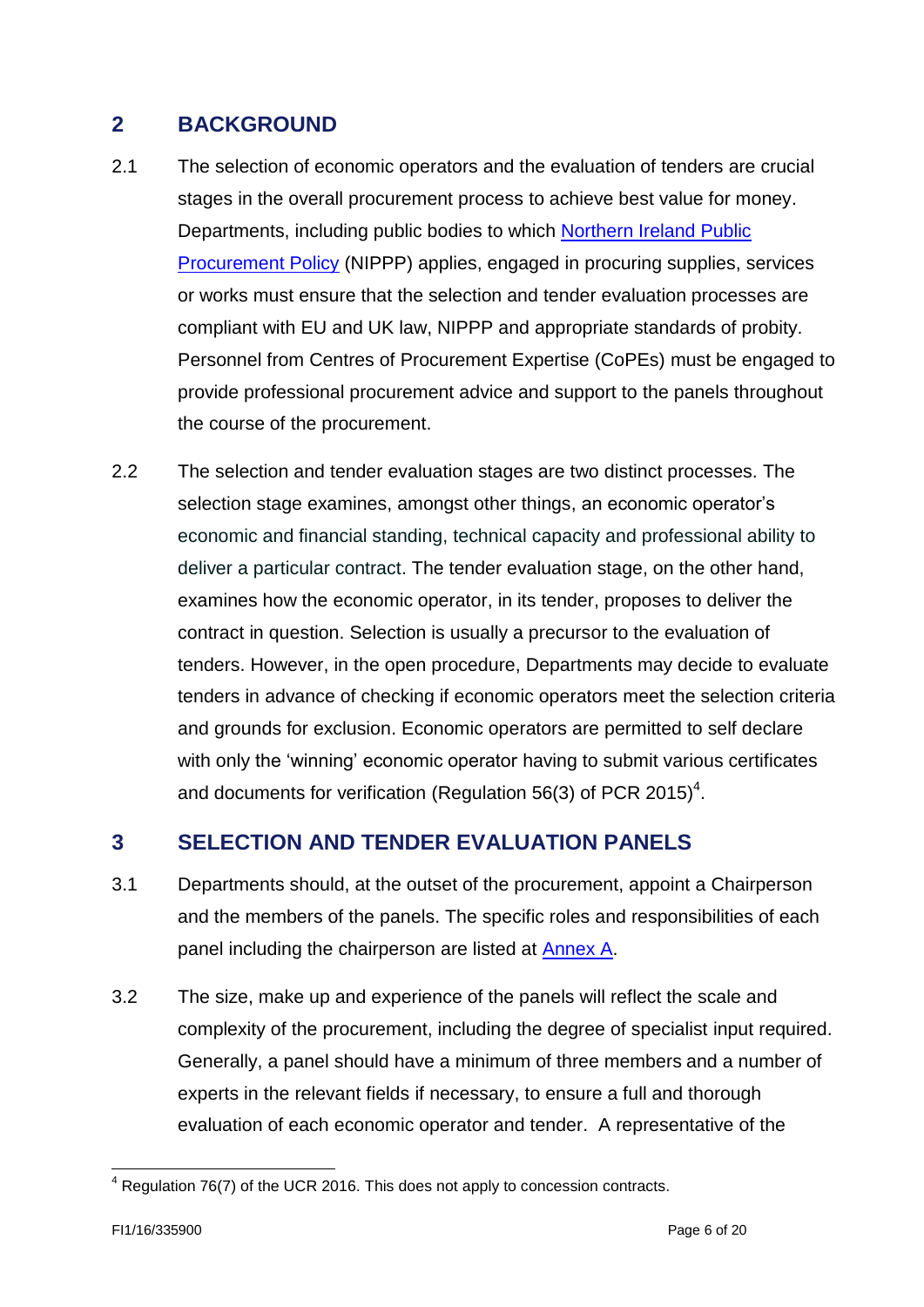relevant CoPE should either be a member of a panel or act as a non-scoring adviser to a panel.

- 3.3 Before commencing the selection or tender evaluation process, the panel must have the relevant skills and knowledge (supported by professional procurement advice), to exercise judgement in:
	- the process by which each economic operator and tender will be assessed;
	- the criteria against which the economic operators and tenders will be evaluated;
	- the regulatory environment and policy surrounding public procurement; and
	- the subject matter of the contract.
- 3.4 Best procurement practice would advocate that, where possible, the membership of the selection panel should be consistent with that of the tender evaluation panel if a two stage process is being used. This helps to ensure retention of knowledge and a consistent approach during both stages of the procurement process.
- 3.5 Panel members must agree, before the relevant stage of the procurement process the selection and award criteria, their respective weightings, also any minimum standards, pass marks and discretionary exclusions (if applicable). Some exclusions are mandatory (see paragraph 4.2).
- 3.6 It is important that panel members adhere to the principles underlying probity. Their behaviour must be consistent with [NIPPP,](https://www.finance-ni.gov.uk/publications/ni-public-procurement-policy-document) the [Principles of Public Life,](https://www.finance-ni.gov.uk/sites/default/files/publications/dfp/a.2.4-the-seven-principles-of-public-life.pdf) the **[NICS Code of Ethics](http://www.nicscommissioners.org/code-of-ethics.htm)** and any ethical standards governing the particular professions of those involved in the process. In addition, the panel must be suitably trained<sup>5</sup> and have no conflict of interest at any stage of the process (see paragraph 3.8).

<sup>&</sup>lt;u>.</u> <sup>5</sup> It is mandatory for tender evaluation panel members above the EU thresholds to have appropriate training in evaluation best practice.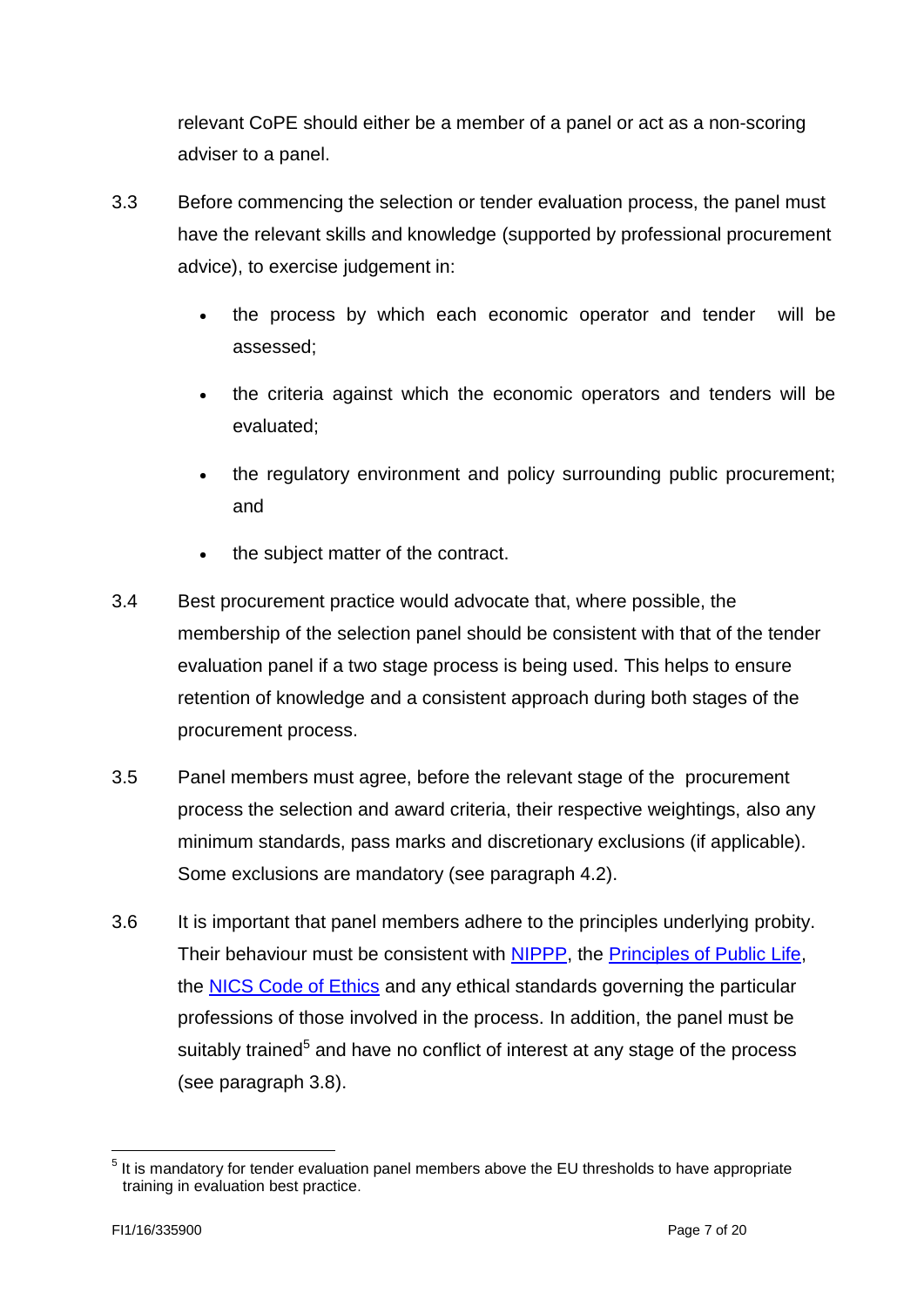3.7 If a panel member is a current contract manager or end user, they should ensure their previous experience of, or relationship with, the economic operator does not influence the evaluation. Economic operators and tenders must only be assessed against the published criteria based on the information provided.

#### <span id="page-7-0"></span>**3.8 Conflict of Interest**

- 3.8.1 The procurement regulations for the first time contain provisions in relation to Conflict of Interest. Regulation 24 of PCR 2015 $<sup>6</sup>$  requires Departments to take</sup> appropriate measures to effectively prevent, identify and remedy conflicts of interest arising in the conduct of procurement procedures so as to avoid any distortion of competition and to ensure equal treatment of all economic operators. This should at least cover any situations where relevant staff members have, directly or indirectly (eg through a family member), a financial, economic or other personal interest which might compromise their impartiality and independence or be reasonably perceived to do so. A relevant staff member is someone who is involved in the conduct of the procurement procedure or may influence the outcome of that procedure.
- 3.8.2 Panel members are required to complete a Conflict of Interest declaration. This record must be retained. The purpose of this is to confirm that they do not have any external personal, professional or monetary interests in the responses they evaluate.
- 3.8.3 Panel members must not accept gifts or hospitality from economic operators and should not discuss any procurement process with any economic operator in the course of their normal working interactions. Any possible conflict of interest or issue of bias should be discussed with the Chairperson of the evaluation panel as soon as it arises and brought to the attention of the CoPE. The Chairperson will decide on the appropriate course of action, taking account of advice from the CoPE, to ensure there is no distortion of competition and record the outcome. The Chairperson should likewise decide on any personal conflict of interest taking account of CoPE advice.

<sup>1</sup>  $6$  Regulation 42 of the UCR 2016. Regulation 35 of the CCR 2016.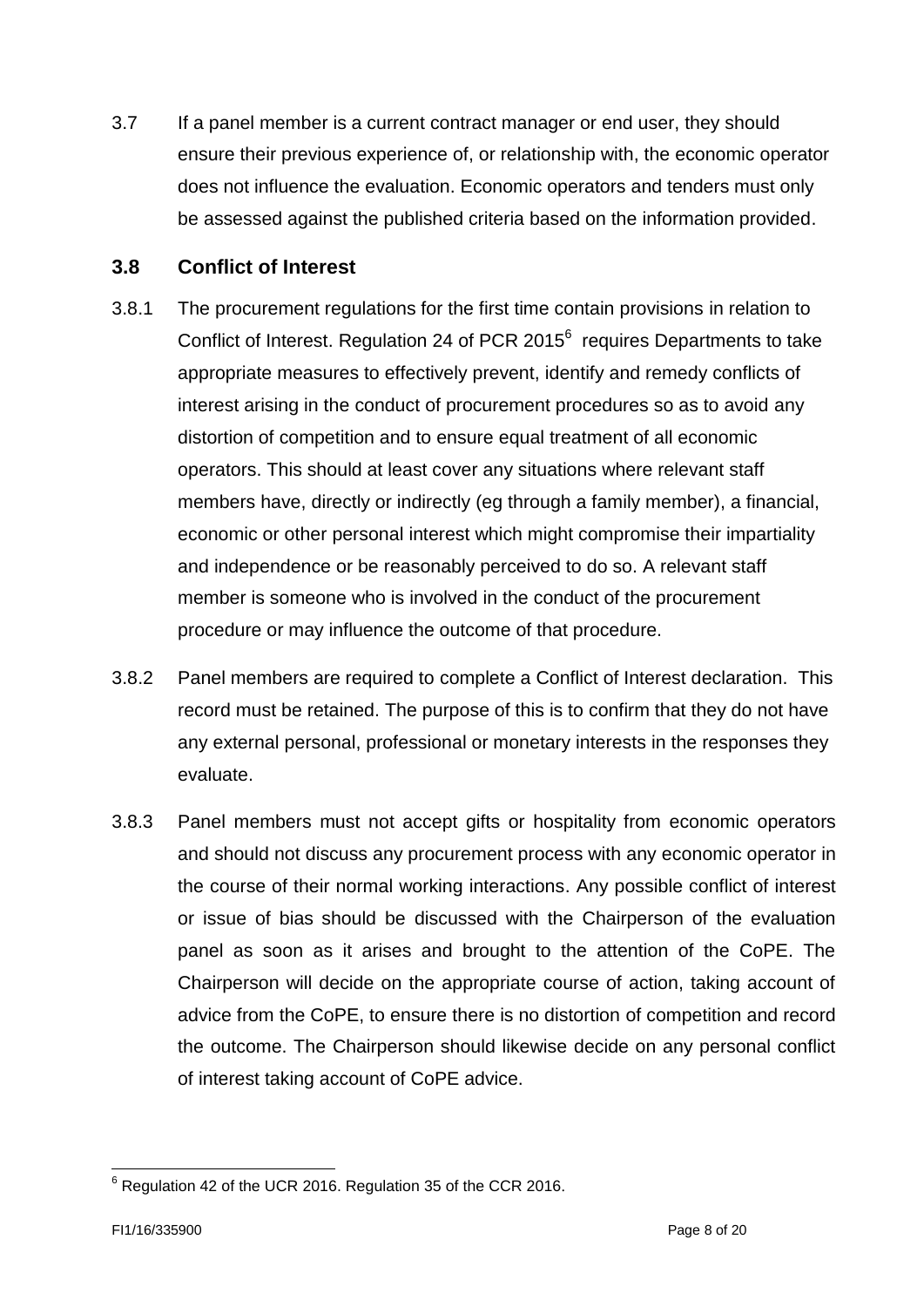#### <span id="page-8-0"></span>**3.9 Confidentiality**

3.9.1 The contents of each request to participate or tender must not be disclosed to any party outside of the procurement process. Each request to participate or tender should be viewed as 'commercial in confidence' until after the disclosure of the award decision. A confidentiality agreement should be signed by panel members who are not public servants.

# <span id="page-8-1"></span>**4 SELECTION STAGE**

4.1 The restricted, competitive dialogue and innovation partnership procedures and the competitive procedure with negotiation have a distinct selection stage. The selection stage ensures that only those economic operators who are eligible and have the ability to perform the contract are included in any short-listing exercise and invited to tender.

#### <span id="page-8-2"></span>**4.2 Mandatory exclusion of economic operators**

- 4.2.1 Regulation 57 of PCR 2015<sup>7</sup> requires Departments to exclude economic operators from participation in a procurement procedure where they have been convicted of certain offences, including those related to organised crime, corruption, fraud and money laundering, and for convictions for terrorism, child labour and human trafficking related offences. Departments must, as a minimum, seek a declaration from all economic operators confirming that they have not been convicted of any offences referred to in Regulation 57.
- 4.2.2 There is also an obligation to exclude an economic operator which has been the subject of a binding judicial or administrative decision which found a breach of legal obligations to pay tax or social security obligations except where disproportionate (eg where there were only minor amounts involved).
- 4.2.3 Departments may use their discretion to exclude an economic operator where the Department can demonstrate, by any appropriate means, that the economic operator is in breach of its obligations relating to the payment of taxes or social security contributions in the absence of a judicial or administrative decision.

<sup>&</sup>lt;u>.</u>  $7$  The rules concerning the exclusion of economic operators from participation in utilities and concession procurements are contained in Regulation 80 of the UCR 2016 and Regulation 38 of the CCR 2016 respectively.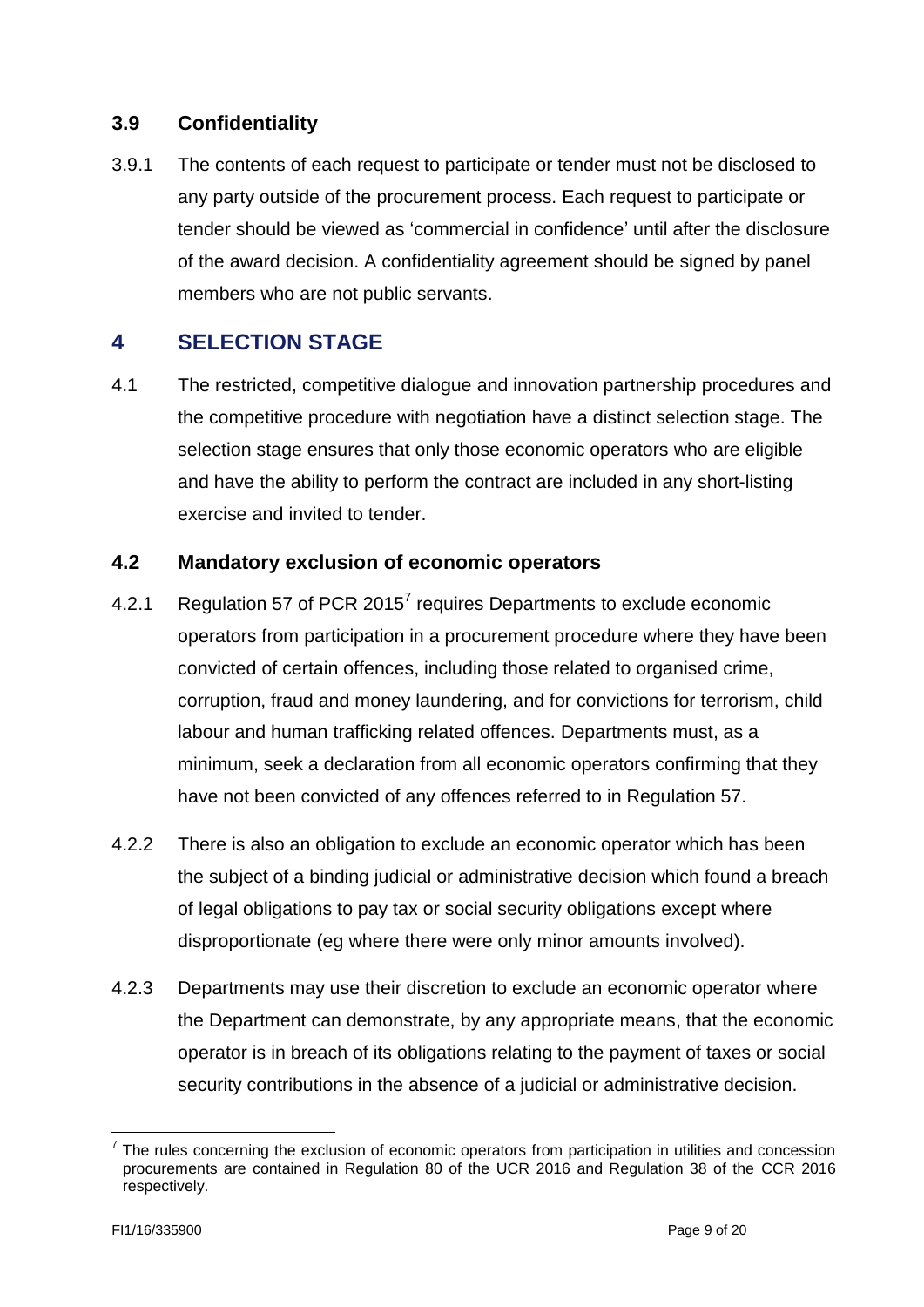#### <span id="page-9-0"></span>**4.3 Discretionary exclusion of economic operators**

- 4.3.1 Regulation 57(8) of PCR 2015<sup>8</sup> list the discretionary grounds under which a contracting authority may choose to exclude an economic operator These include where:
	- grave professional misconduct can be demonstrated (including any conviction related to its business) which affects the economic operator's integrity or where the economic operator is guilty of serious misrepresentation;
	- there are conflicts of interest, including those arising from prior involvement of the economic operator in preparation of the procedure (eg specifications) that cannot be remedied by other, less intrusive measures (eg Chinese Walls);
	- there are 'significant or persistent' deficiencies in the performance of a contract that led to early termination of the contract or other sanctions; and
	- the economic operator has negligently provided misleading information.

#### <span id="page-9-1"></span>**4.4 Application of mandatory and discretionary exclusions**

4.4.1 Economic operators do not have to be excluded if they have provided sufficient evidence of reform (eg payment of compensation, changes in organisation/personnel) – 'self cleaning'. Regulation 57(13)-(16) of PCR 2015 outlines the sort of measures which may be taken by the economic operator in order to demonstrate its reliability. The panel must evaluate the measures taken, taking into account the gravity and particular circumstances of the criminal offence or misconduct. Where the Department considers such measures to be insufficient, it must give the economic operator a statement of the reasons for that decision.

<sup>&</sup>lt;u>.</u> <sup>8</sup> The rules concerning the exclusion of economic operators from participation in utilities and concession procurements are contained in Regulation 80 of the UCR 2016 and Regulation 38 of the CCR 2016 respectively.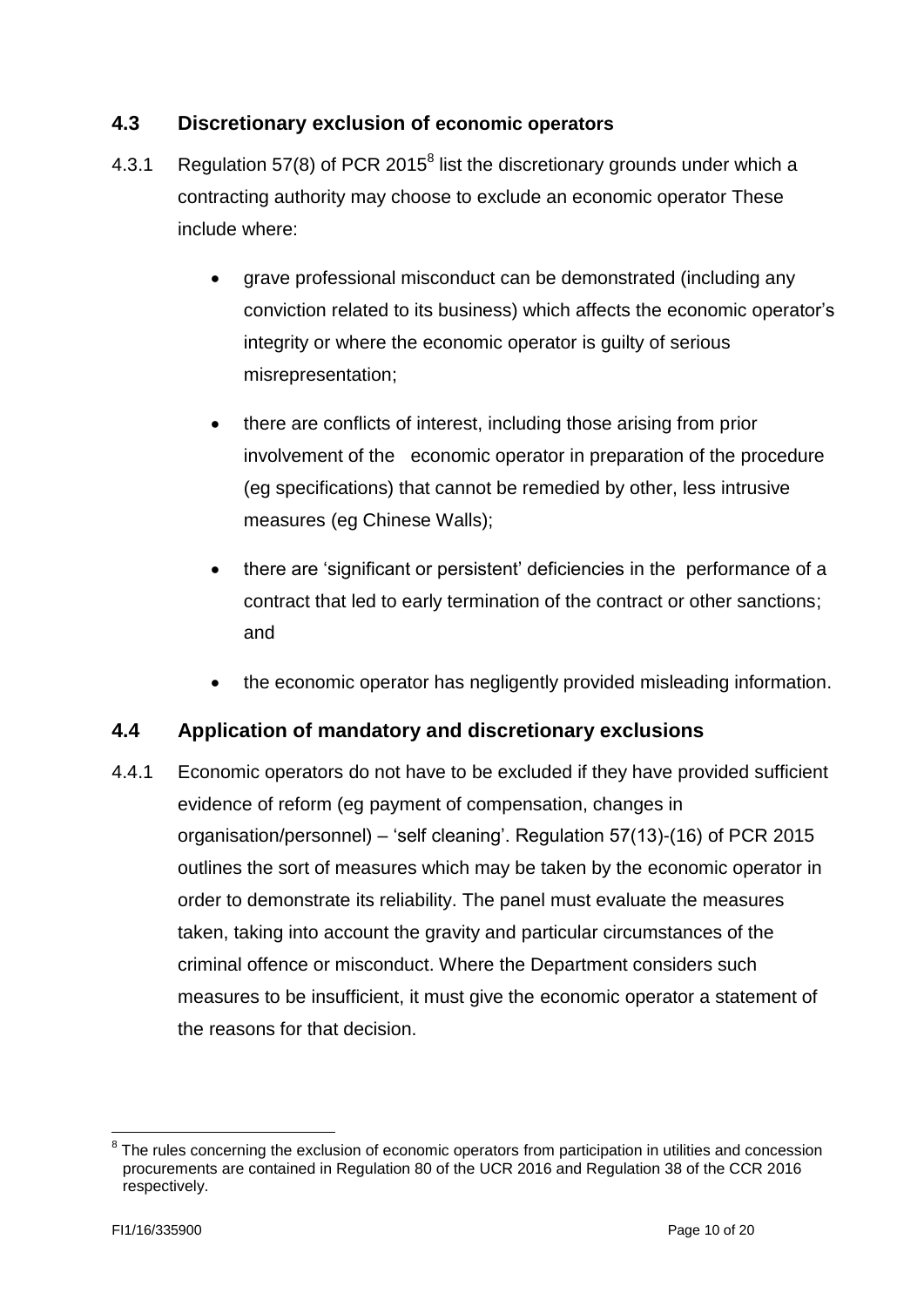- 4.4.2 The maximum period of exclusion allowed is 5 years from the date of the conviction in the case of mandatory exclusions or 3 years from the date of the relevant event in the case of discretionary exclusions<sup>9</sup>.
- 4.4.3 Exclusions can be applied after the selection stage. Economic operator could be excluded if necessary evidence (eg of conviction) arises at any part of the procedure (eg at the stage where tenders are being evaluated).
- <span id="page-10-0"></span>4.4.4 Legal advice should be taken on any decision to exclude an economic operator.

#### **4.5 Selection criteria**

- 4.5.1 Regulation 58 of PCR 2015 $^{10}$  contains a list of selection criteria which can be taken into account when assessing an economic operator's:
	- suitability to pursue a professional activity;
	- economic and financial standing; and
	- technical and professional ability.
- 4.5.2 Regulations 58(7) 58(12) of PCR 2015 provide details on how an economic operator's economic and financial standing can be assessed. This can include requiring it to:
	- have a minimum yearly turnover (however, this cannot exceed twice the estimated contract value except in justified cases); and
	- have an appropriate level of professional risk indemnity insurance.
- 4.5.3 Regulations 60(6) (8) of PCR 2015 detail how proof of an economic operator's economic and financial standing can be provided including appropriate statements from banks and presentation of financial statements.
- 4.5.4 Regulations 58(15) 58(18) of PCR 2015 provide details on what information can be used to assess an economic operator's technical or professional ability.

1

 $9$  The maximum exclusion period does not apply to mandatory and discretionary exclusions for the nonpayment of taxes.

 $10$  The rules concerning selection criteria and the qualitative assessment of economic operators for utilities and concession procurements are contained in Regulation 80 of the UCR 2016 and Regulation 38 of the CCR 2016 respectively.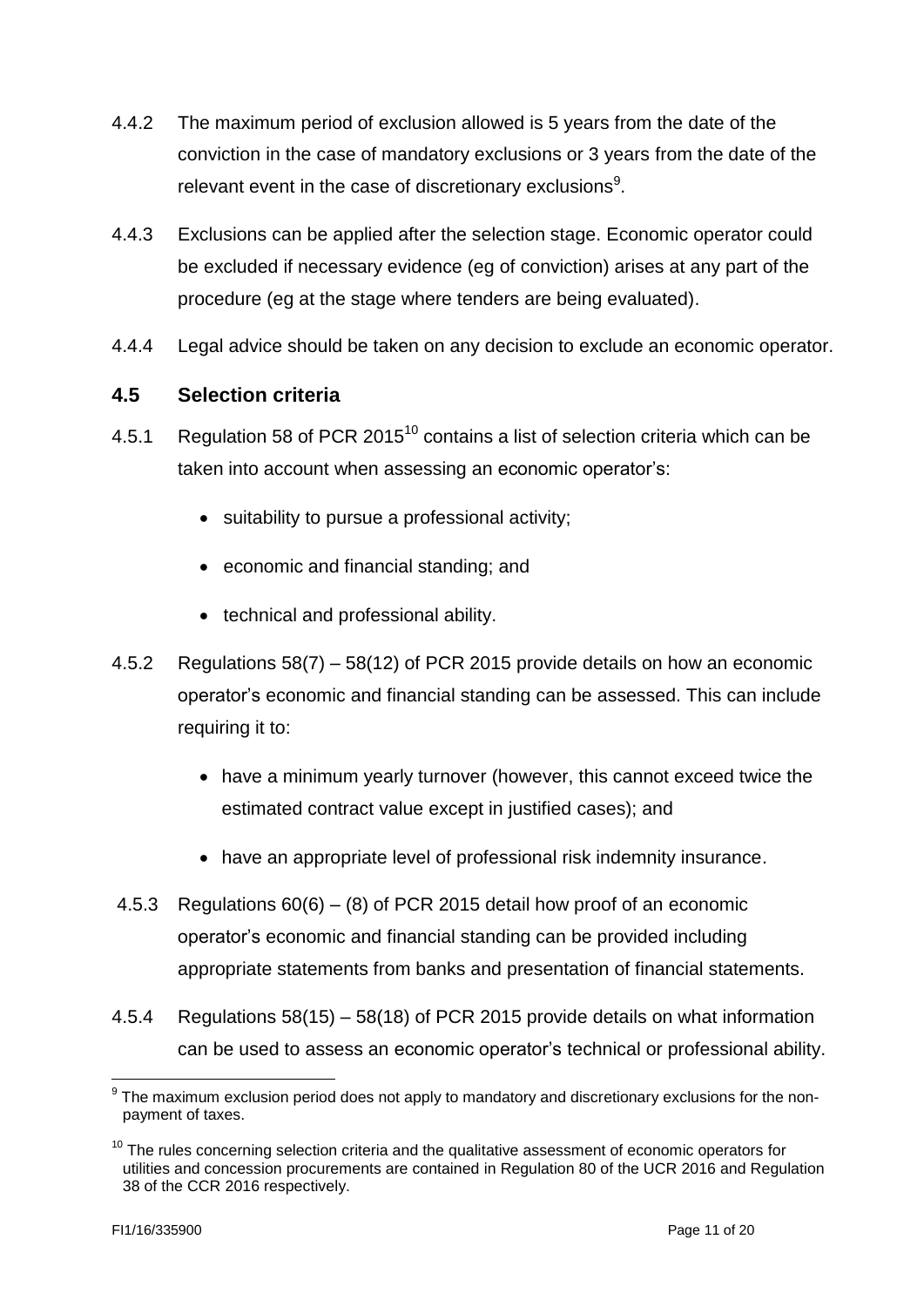Departments may set minimum requirements to ensure that economic operators possess the necessary human and technical resources and experience to perform the contract to an appropriate standard.

- 4.5.5 Regulation 60(9)<sup>11</sup> of PCR 2015 describes the means by which technical and professional ability may be proven including:
	- the provision of a list of works carried out over at most the past **five**  years; and
	- a list of the principal supplies sold or services provided at most in the last **three** years.
- 4.5.6 For works contracts, where necessary, in order to ensure an adequate level of competition, Departments may indicate that evidence of relevant works carried out more than 5 years before will be taken into account. Likewise for supplies and services contracts, Departments may indicate that evidence of relevant supplies/services delivered or performed more than 3 years before will be taken into account<sup>12</sup>.

**Note:** Selection criteria must not be repeated as award criteria.

#### <span id="page-11-0"></span>**4.6 Pre-Qualification Questionnaires (PQQs)**

- 4.6.1 The selection process may involve the completion of a PQQ which provides a structured means of capturing the information required. There are benefits to using a PQQ eg it helps to make the selection process more manageable, transparent and efficient for all parties. Not all selection processes need to involve PQQs as the information required can be requested in the notice sent to the Official Journal of the European Union (OJEU), or other procurement documents.
- 4.6.2 It should also be made clear what the subject matter of the contract is and the scope of the requirement so that economic operators can determine the skills,

 11 Utilities should refer to Regulation 80 of the UCR 2016.

<sup>&</sup>lt;sup>12</sup> For more information on this please see **PGN 02/13** - Construction Procurement - Selection Process Relating to Experience Time Frame.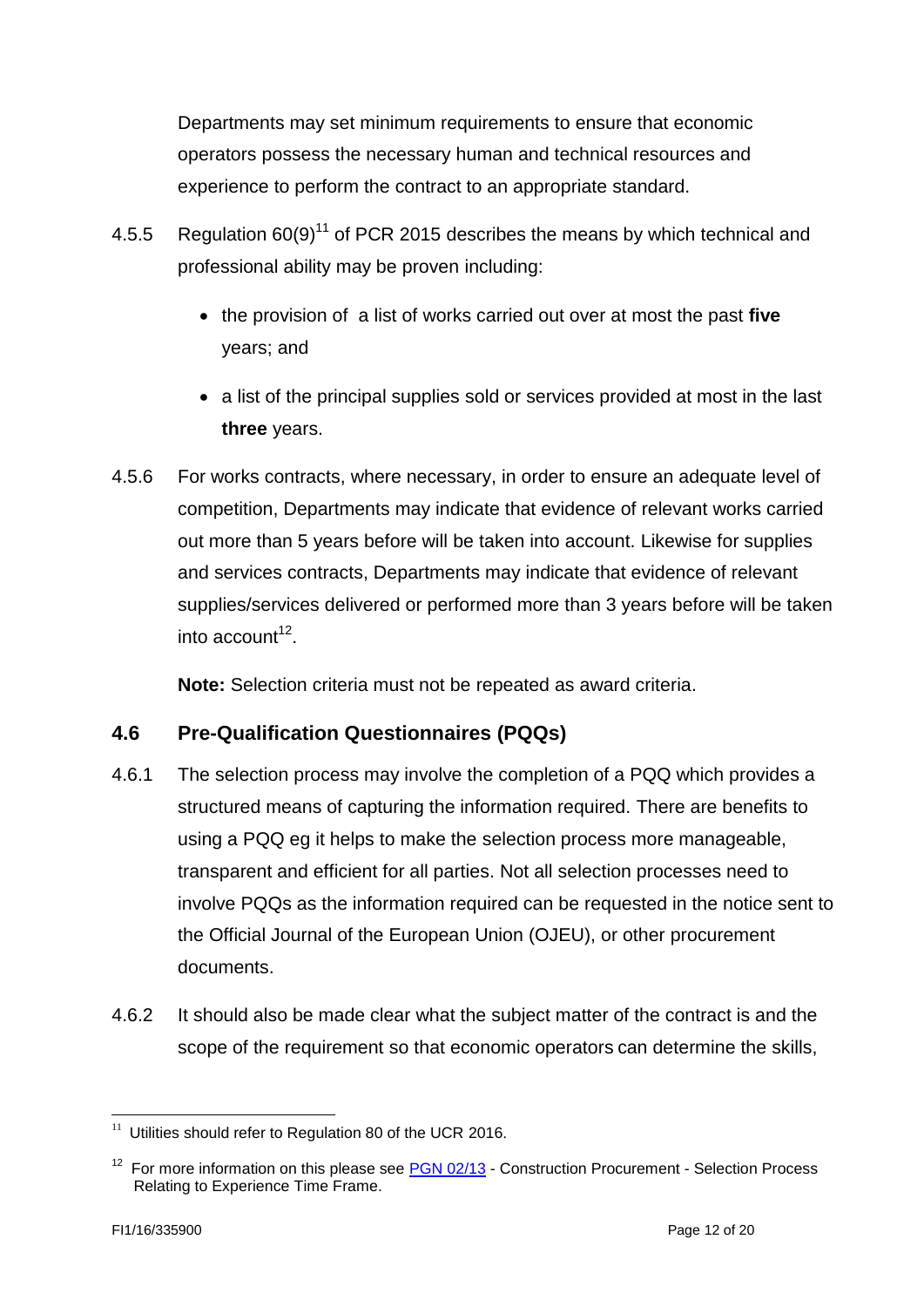capabilities and capacity needed to deliver the contract and reflect this in their request to participate.

4.6.3 A standard PQQ template for construction related contracts has been developed by the Construction Industry Forum for Northern Ireland (CIFNI) Procurement Task Group. CoPEs have agreed to use a PQQ based, as far as practicable, on the template PQQ. The template is available from CPD.

### <span id="page-12-0"></span>**4.7 Selection methodology**

4.7.1 A selection methodology that sets out the selection process, including the selection criteria (see paragraph 4.5), sub-criteria and their weightings, and any scoring mechanisms and minimum standards, must be published in the PQQ, OJEU notice or other procurement document. This should precisely replicate the selection methodology given to economic operators.

# <span id="page-12-1"></span>**5 TENDER EVALUATION (AWARD) STAGE**

5.1 The tender evaluation (award) stage, examines how the economic operators propose to deliver the contract in question.

#### <span id="page-12-2"></span>**5.2 Award criteria**

- 5.2.1 Contracts must be awarded on the basis of the Most Economically Advantageous Tender (MEAT) (Regulation 67 of PCR 2015)<sup>13</sup>. The definition of MEAT allows contracts to be awarded on the basis of the best price-quality ratio but also allows them to be awarded on the basis of price or cost only. When cost is used as an award criterion, it should be done so on the basis of a cost effectiveness approach. Life cycle costing is an example of this approach (see paragraph 5.2.7).
- 5.2.2 The Regulations contain a non-exhaustive list of award criteria (that should be linked to the subject matter of the contract), including social, environmental and innovative characteristics, technical merit, after sales service and delivery conditions such as delivery date.

<sup>&</sup>lt;u>.</u>  $13$  Regulation 82(1) of the UCR 2016. MEAT does not apply to concession contracts. For the rules regarding award criteria for concession contracts please see Regulation 41 of the CCR 2016.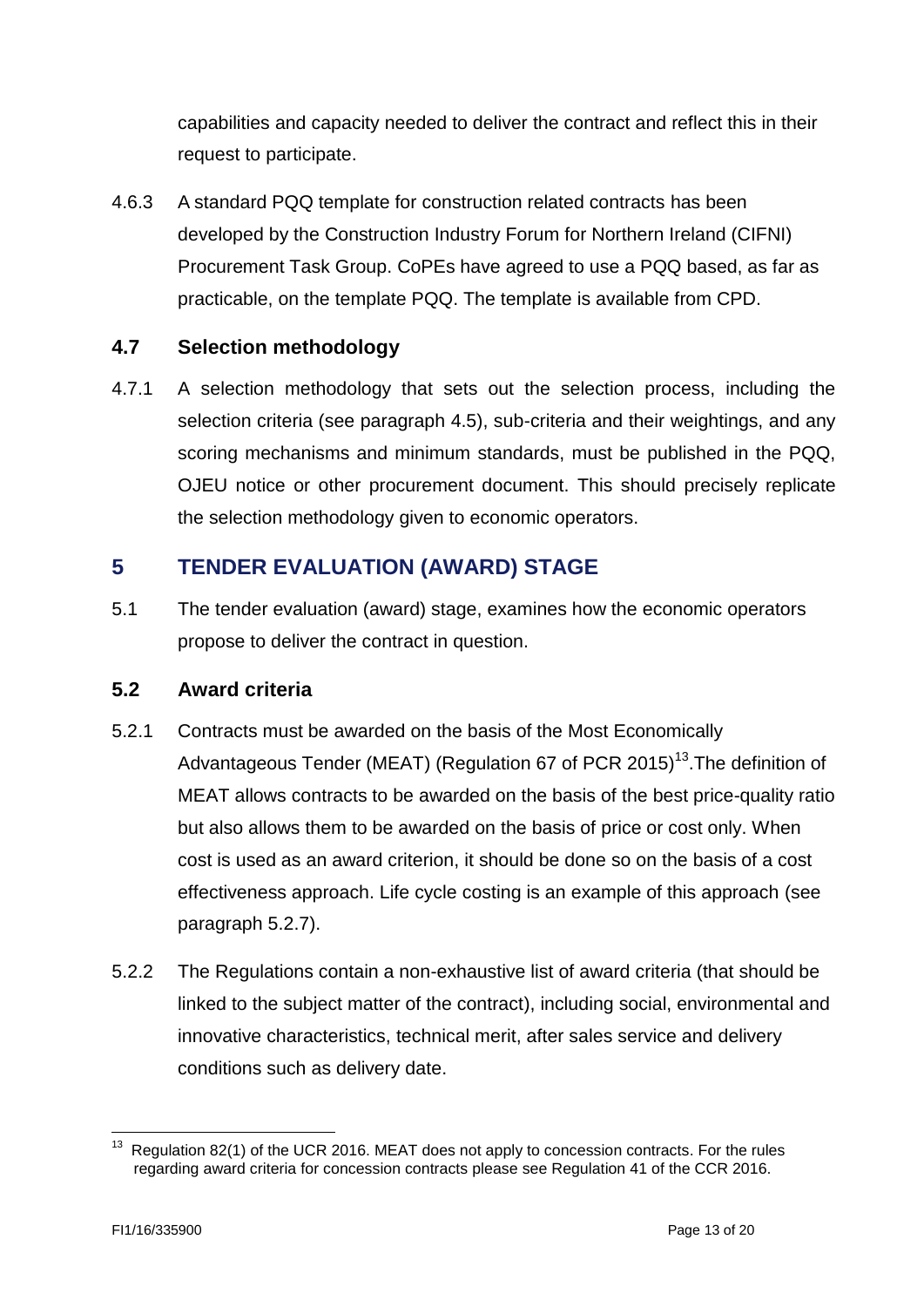- 5.2.3 Award criteria are considered to be linked to the subject matter of the contract where they relate to<sup>14</sup>.
	- the specific process of production, provision or trading of the works, supplies or services; or
	- a specific process for another stage of their life cycle,

even where such factors do not form part of their material substance.

- 5.2.4 The evaluation panel must strictly adhere to the award criteria. Tenders must be evaluated against the published criteria and not against each other and only using the information contained in the tender offer. The panel must not bring any personal knowledge of the economic operator any speculation or suspicion to bear when evaluating tenders.
- 5.2.5 The panel may request clarification from economic operators to ensure they are clear about the information received. This should be sought by the CoPE on behalf of the panel. The process must be handled carefully with full regard to equal treatment for all economic operators. Consideration must be given to seeking legal advice. Post tender negotiations cannot be carried out after tenders are received in the open or restricted procedure or after final tenders are received in the competitive procedure with negotiation. The competitive dialogue procedure allows for negotiation with the preferred bidder to confirm financial commitments or other terms contained in the tender by finalising the terms of the contract.

#### <span id="page-13-0"></span>5.2.6 Organisation, qualification and experience of staff

5.2.6.1 A further assessment of the professional/technical ability of the economic operator is prohibited at the tender evaluation stage. However, the regulations<sup>15</sup> make it clear that the organisation, qualification and experience of staff assigned to perform the contract can be taken into account as part of the award criteria where the quality of the staff assigned can have a significant impact on the level of performance of the contract.

<sup>&</sup>lt;u>.</u>  $14$  The CCR 2016 do not contain this stipulation.

<sup>&</sup>lt;sup>15</sup> Regulation  $67(3)(b)$  of the PCR 2015. Regulation  $82(3)(b)$  of the UCR 2016.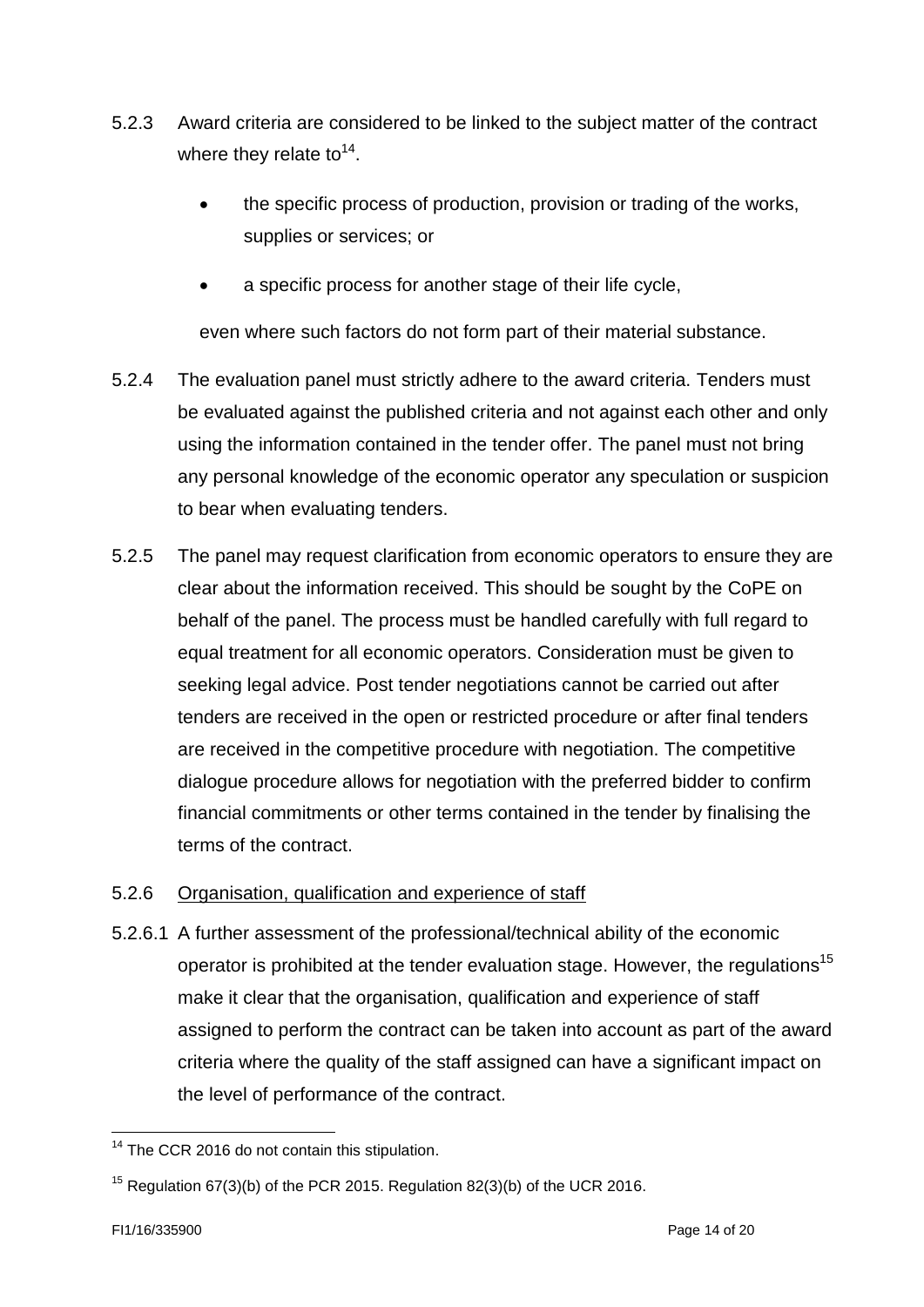#### <span id="page-14-0"></span>5.2.7 Life cycle costing

- 5.2.7.1 There is a difference between price and cost. Cost is the acquisition price plus other economic costs. Life cycle costing should cover, to the extent that they are relevant (Regulation 68(1) of PCR 2015)<sup>16</sup>:
	- Costs, borne by the Department or other users, such as
		- o costs relating to acquisition,
		- o costs of use, such as consumption of energy and other resources,
		- o maintenance costs,
		- o end of life costs, such as collection and recycling costs.
	- Costs imputed to environmental externalities linked to the product, service or works during its life cycle, provided their monetary value can be determined and verified. These costs may include the cost of emissions of greenhouse gases and of other pollutant emissions and other climate change mitigation costs.
- 5.2.7.2 The method used for the assessment of costs imputed to environmental externalities must meet the requirements set out in Regulation 68(3) of PCR 2015, the aim of which is to make sure that this approach does not favour a particular economic operator.
- 5.2.7.3 Where a common method for the calculation of life cycle costs has been made mandatory by a legislative act of the EU that method has to be used.

#### <span id="page-14-1"></span>**5.3 Tender evaluation methodology**

5.3.1 A tender evaluation methodology that sets out the tender evaluation process, including the award criteria (see paragraph 5.2), sub-criteria and their weightings, and any scoring mechanisms, must be published in OJEU notice or procurement documents. A standard score sheet and guidance for the tender evaluation panel should also be prepared. This should precisely replicate the evaluation methodology given to economic operators.

<sup>1</sup>  $16$  Regulation 83 of the UCR 2016. The CCR 2016.do not contain rules in relation to life cycle costing.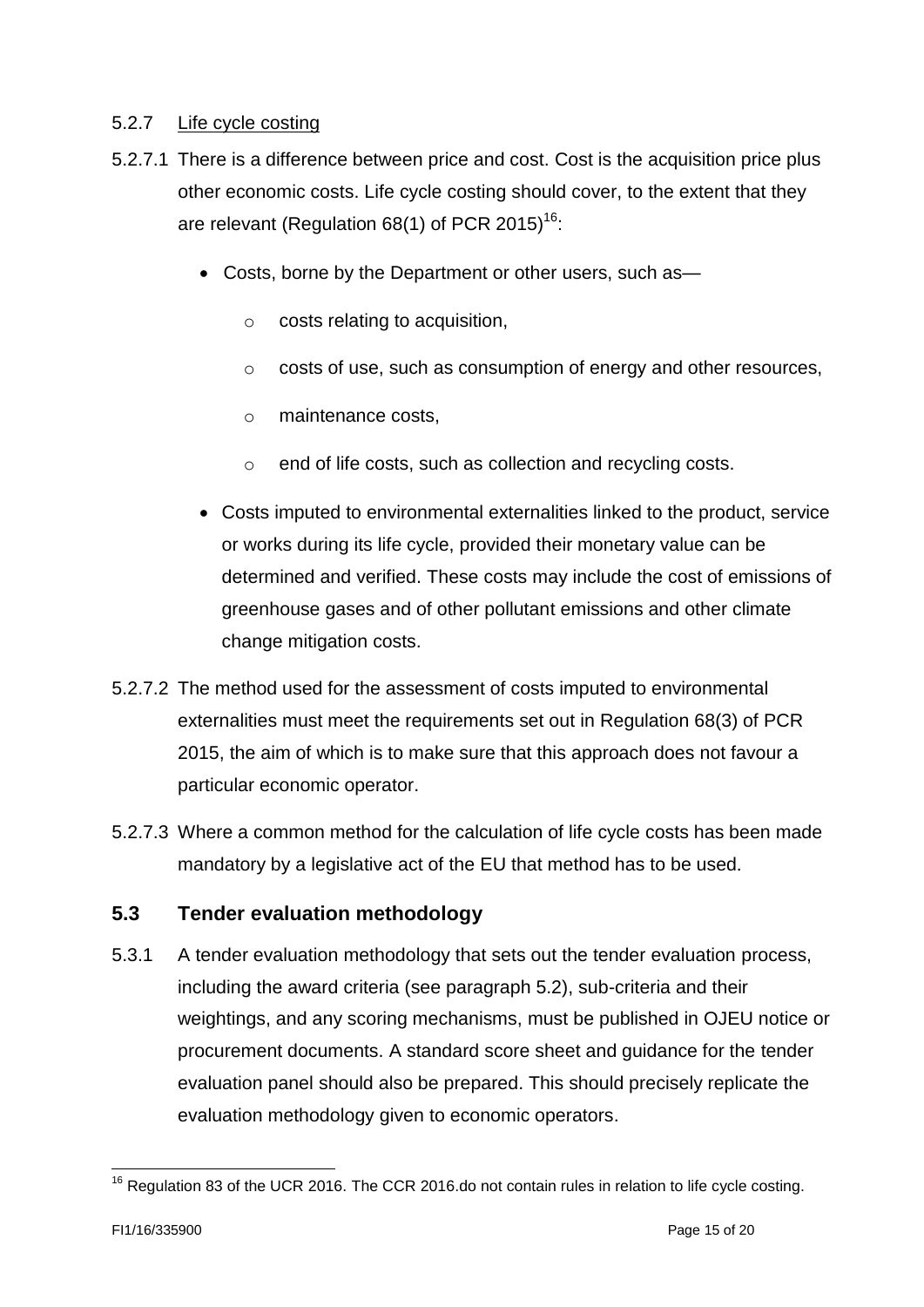# <span id="page-15-0"></span>**6 INDIVIDUAL AND CONSENSUS SCORING**

- 6.1 If there is a selection stage panel members must individually score the expression of interest submitted by each economic operator. They must also individually score all the tender proposals submitted at the award stage. Once they have been scored individually the panel must meet to develop consensus scores. Such meetings encourage open debate among panel members and help ensure nothing is overlooked. The panel must consider each expression of interest/tender against each of the mandatory and discretionary exclusions, minimum requirements/standards and selection and award criteria used. They should discuss the strengths and weaknesses of each economic operator/tender. The discussion may provide additional insights and correct any misperceptions of individual panel members and hence the consensus score arrived at may differ from the initial scores of some panel members.
- 6.2 The on-line evaluation functionality in eTendersNI must be used for completing the individual and consensus scoring.
- 6.3 These records will provide an audit trail leading up to the decision to award a contract and form the basis of debrief information to be provided to economic operators. The records should be stored in accordance with the Department's disposal schedule. eTendersNI will record the information.

#### **7 FURTHER INFORMATION**

7.1 Any queries on this Guidance Note should be addressed to:

<span id="page-15-1"></span>Procurement Policy Branch Central Procurement Directorate 2<sup>nd</sup> Floor East Clare House 303 Airport Road West Belfast, BT3 9ED Phone: 028 9081 6518 Email: [procure.policy@finance-ni.gov.uk](mailto:procure.policy@finance-ni.gov.uk)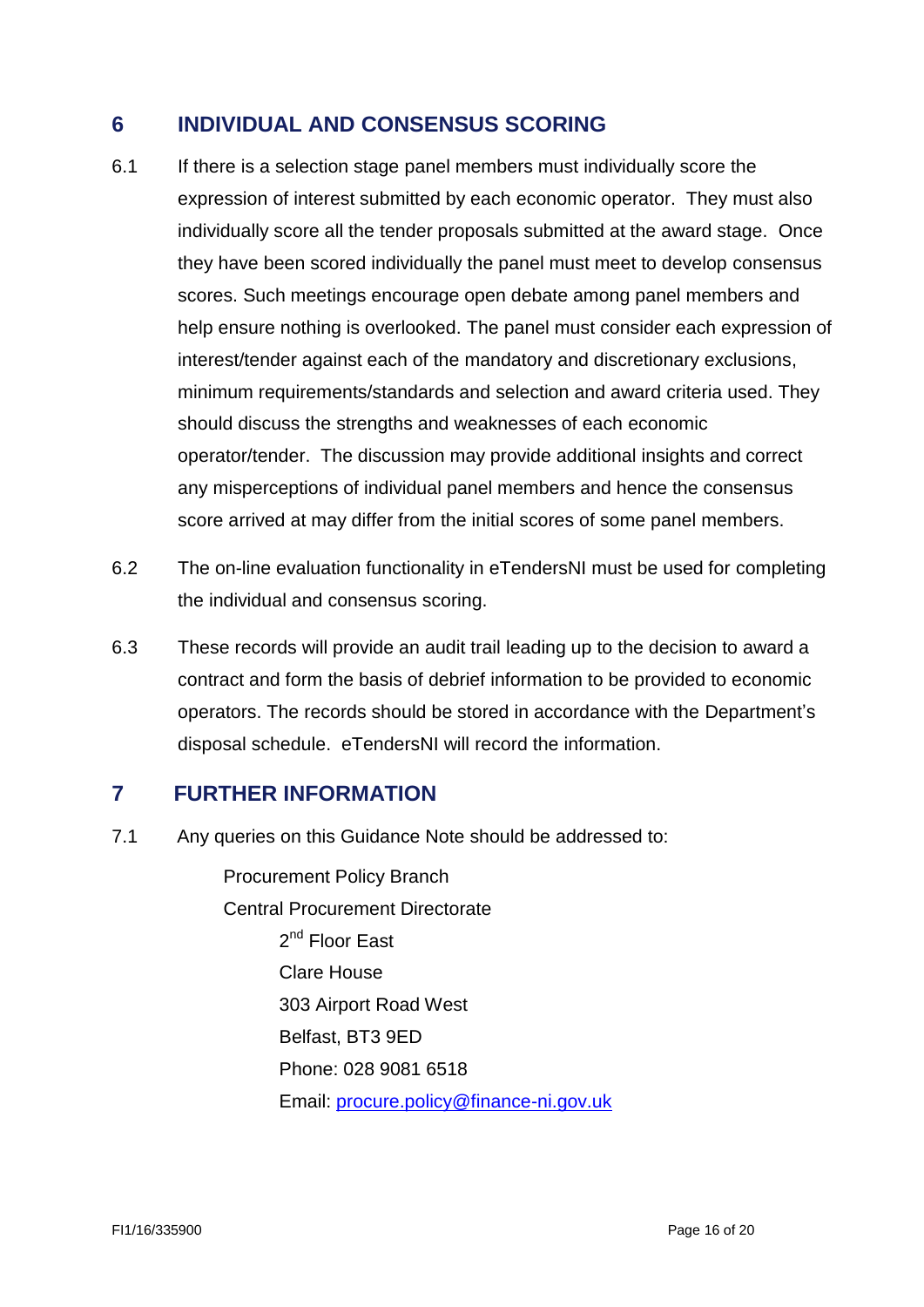<span id="page-16-0"></span>Construction Procurement Policy Branch Central Procurement Directorate 2<sup>nd</sup> Floor East Clare House 303 Airport Road West Belfast, BT3 9ED Phone: 028 9081 6871 Email: [ConstructionProcurementPolicy@finance-ni.gov.uk](mailto:ConstructionProcurementPolicy@finance-ni.gov.uk)

FI1/16/335900 Page 17 of 20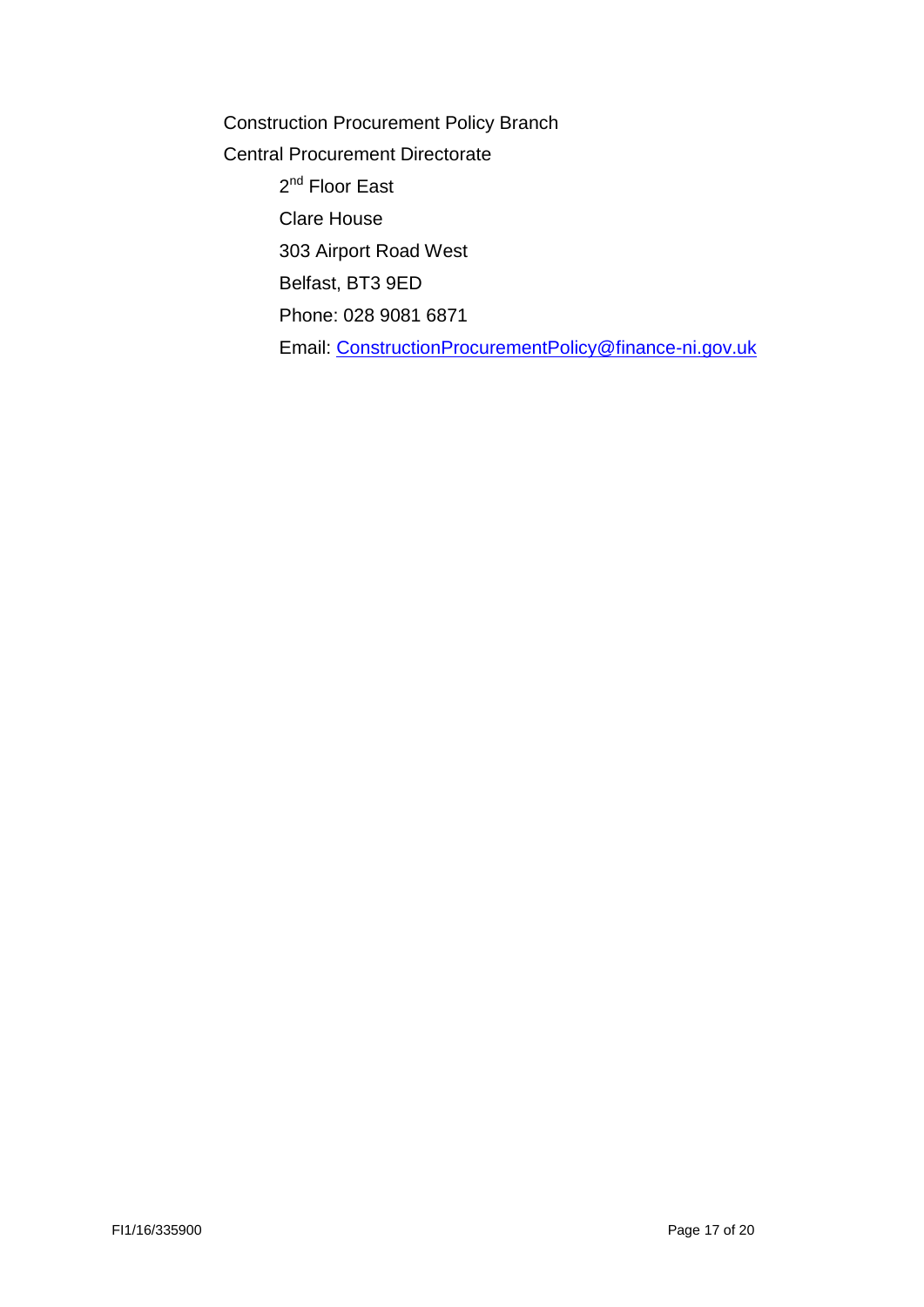#### **ROLES AND RESPONSIBILITES OF THE CHAIRPERSON AND PANEL MEMBERS**

#### **The role of the Chairperson is to:**

- $\bullet$  determine what training<sup>17</sup> or guidance the panels need to conduct the selection and tender evaluation processes;
- ensure all panel members appointed, have received the necessary training, have the necessary knowledge, skills and competency and are available to carry out the selection and tender evaluation process;
- ensure that the selection and award criteria and their weightings are agreed and published in the OJEU notice or procurement documents;
- ensure panel members have no conflict of interest at any stage of the competition and that they complete the appropriate conflict of interest declarations/confidentiality agreements. The Chairperson must place particular emphasis upon Regulation 24 of PCR 2015<sup>18</sup>. (See paragraph 3.8);
- ensure all requests to participate and tenders are in the requested format and have been received by the stated deadline. This should be treated with a degree of caution and the principles of equal treatment, transparency and proportionality adhered to. The panel may wish to seek clarification regarding an expression of interest or tender. Where this is the case care should be taken to ensure the information received is clarification and not additional information. Legal advice should be taken in every instance where an economic operator wishes to submit documents or information or the panel requests it after the deadline;

<sup>1</sup> <sup>17</sup> For procurements above EU thresholds tender evaluation panels must receive appropriate training in evaluation best practice

<sup>&</sup>lt;sup>18</sup> Regulation 42 of the UCR 2016. Regulation 35 of the CCR 2016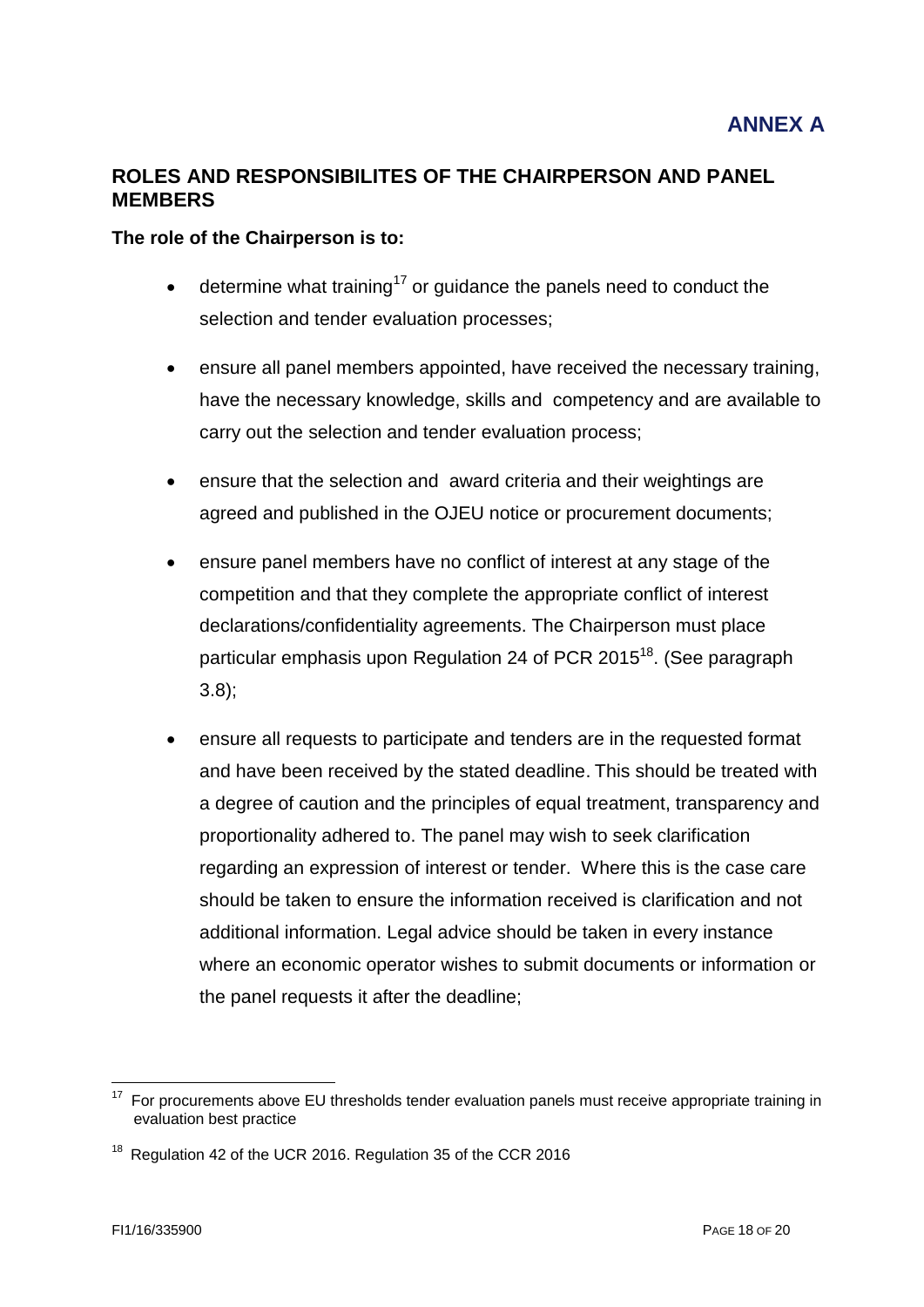- determine, if appropriate, which members of the panel will be responsible for evaluating the various aspects of the requests to participate and tenders;
- ensure panel members individually evaluate each economic operator and/or tender before the consensus meeting/s;
- ensure all documents used in the evaluation of economic operators and tenders, including all comments, justifications, marks, and any amendments are recorded and signed off and dated by both the panel members and the Chairperson as appropriate;
- ensure selection and tender evaluation panel membership is, where possible, consistent and members are available for the duration of the process;
- seek and ensure due cognisance is taken of professional procurement advice provided by the CoPE;
- be available, if requested, to provide support with the debriefing process for unsuccessful economic operators;
- act as Moderator during the consensus meeting: and
- sign off all relevant documentation.

#### **The role of panel members is to:**

- confirm that they have the necessary skills, competency and availability to carry out the selection and tender evaluation process;
- confirm that they have no conflict of interest at agreed/designated stages of the procurement process and submit an appropriate signed declaration to the Chairperson or CoPE. If a conflict of interest should arise, it should be reported immediately to the Chairperson. If an external panel member has a conflict of interest which is not declared that panel member could be in breach of his Terms of Engagement;